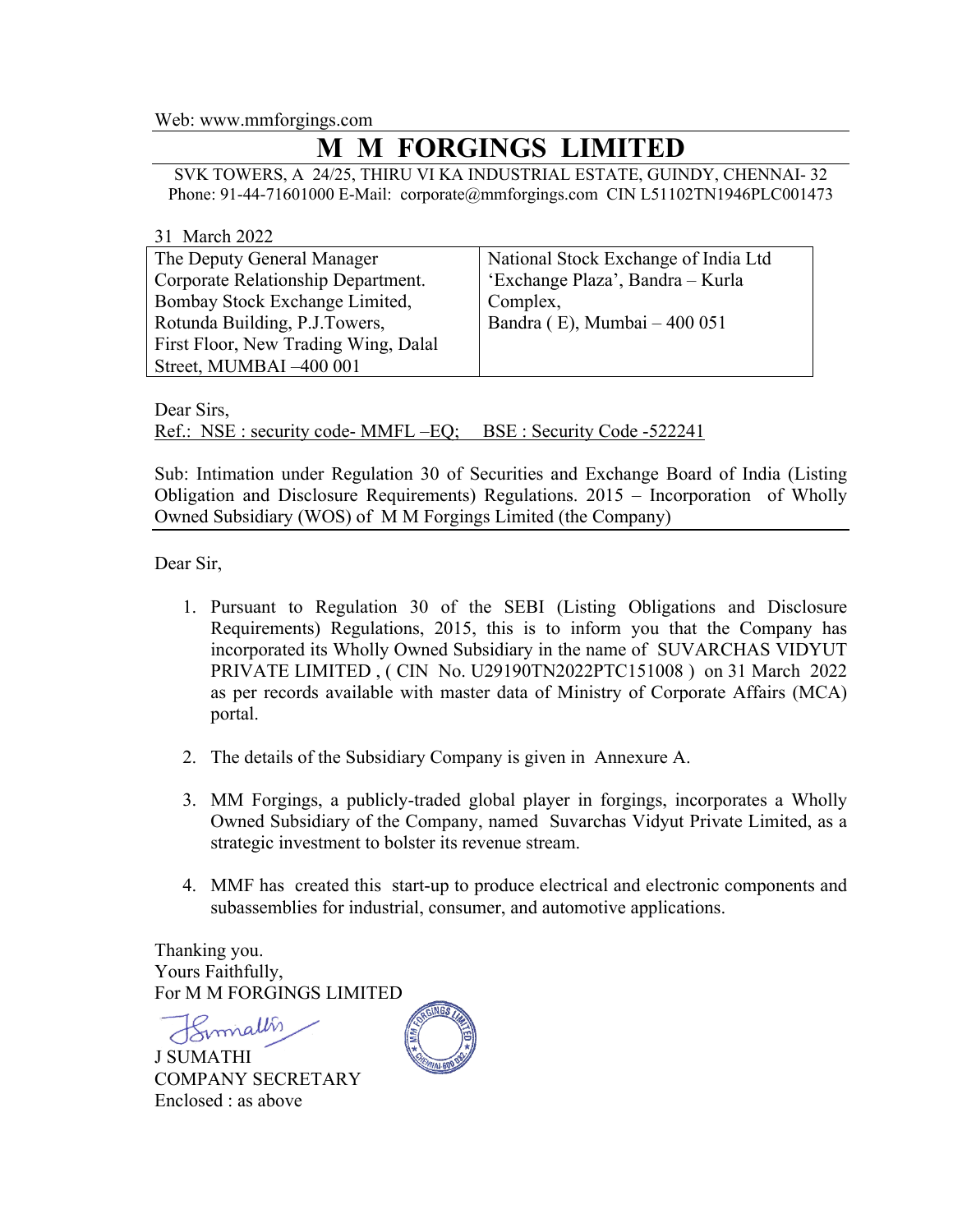## Web: www.mmforgings.com

## **M M FORGINGS LIMITED**

SVK TOWERS, A 24/25, THIRU VI KA INDUSTRIAL ESTATE, GUINDY, CHENNAI- 32 Phone: 91-44-71601000 E-Mail: corporate@mmforgings.com CIN L51102TN1946PLC001473

Annexure A:

The details as per Regulation 30 of SEBI (LODR) Regulation, 2015 is enclosed:

| S.No.          | Details of events required                                                                                                                                                                                                                                                                     | Information of such events                                                                                                                                                                                                                                                                                                                                                                                            |
|----------------|------------------------------------------------------------------------------------------------------------------------------------------------------------------------------------------------------------------------------------------------------------------------------------------------|-----------------------------------------------------------------------------------------------------------------------------------------------------------------------------------------------------------------------------------------------------------------------------------------------------------------------------------------------------------------------------------------------------------------------|
| 1              | Name of the Target Company,<br>details in brief such as size,<br>turnover<br>etc.;                                                                                                                                                                                                             | SUVARCHAS VIDYUT PRIVATE LIMITED<br>("Entity"), is incorporated as a Wholly Owned<br>Subsidiary of the Company on 31 March 2022<br>as per records available with master data of<br>Ministry of Corporate Affairs (MCA) portal.<br>Authorised Share Capital ₹ 5,00,00,000/-<br>(Rupees Five Crores Only)<br>Paid-Up-Share Capital: ₹ 1,00,00,000<br>(Rupees One Crore Only)<br>Turnover: New Company / not yet started |
| $\overline{2}$ | Whether the acquisition would<br>within the related party<br>fall<br>transaction(s) and whether the<br>promoter/ promoter group / have<br>interest<br>in<br>the<br>entity<br>any<br>being acquired? If yes, nature of<br>the interest thereof and whether<br>the same is done at 'arms-length' | operations.<br>No, the subscription to the Capital of the Entity<br>does not fall within the purview of Related<br>Party Transaction.<br>SUVARCHAS VIDYUT PRIVATE LIMITED<br>("Entity"), is the Wholly Owned Subsidiary of<br>the Company.<br>Except above, no Promoter / promoter group /<br>group companies have any interest in the<br>Entity.                                                                     |
| 3              | Industry to which the entity,<br>being acquired, belong?                                                                                                                                                                                                                                       | <b>Electrical and Electronics</b>                                                                                                                                                                                                                                                                                                                                                                                     |
| 4              | Objects and effects of acquisition<br>(including but not limited to,<br>disclosure of reasons for current<br>business<br>the<br>operation<br>of<br>Company acquisition of target<br>entity, if its business is outside<br>the<br>line<br>of<br>main<br>business of the listed entity);         | M M Forgings Ltd, a publicly-traded global<br>player in forgings, is creating a start-up to<br>produce electrical and electronic components<br>and subassemblies for industrial, consumer,<br>and automotive applications.                                                                                                                                                                                            |
| 5              | Brief details of any governmental<br>or regulatory approvals required<br>for the acquisition                                                                                                                                                                                                   | Not Applicable                                                                                                                                                                                                                                                                                                                                                                                                        |
| 6              | Indicative time period for<br>completion of acquisition                                                                                                                                                                                                                                        | Not Applicable                                                                                                                                                                                                                                                                                                                                                                                                        |